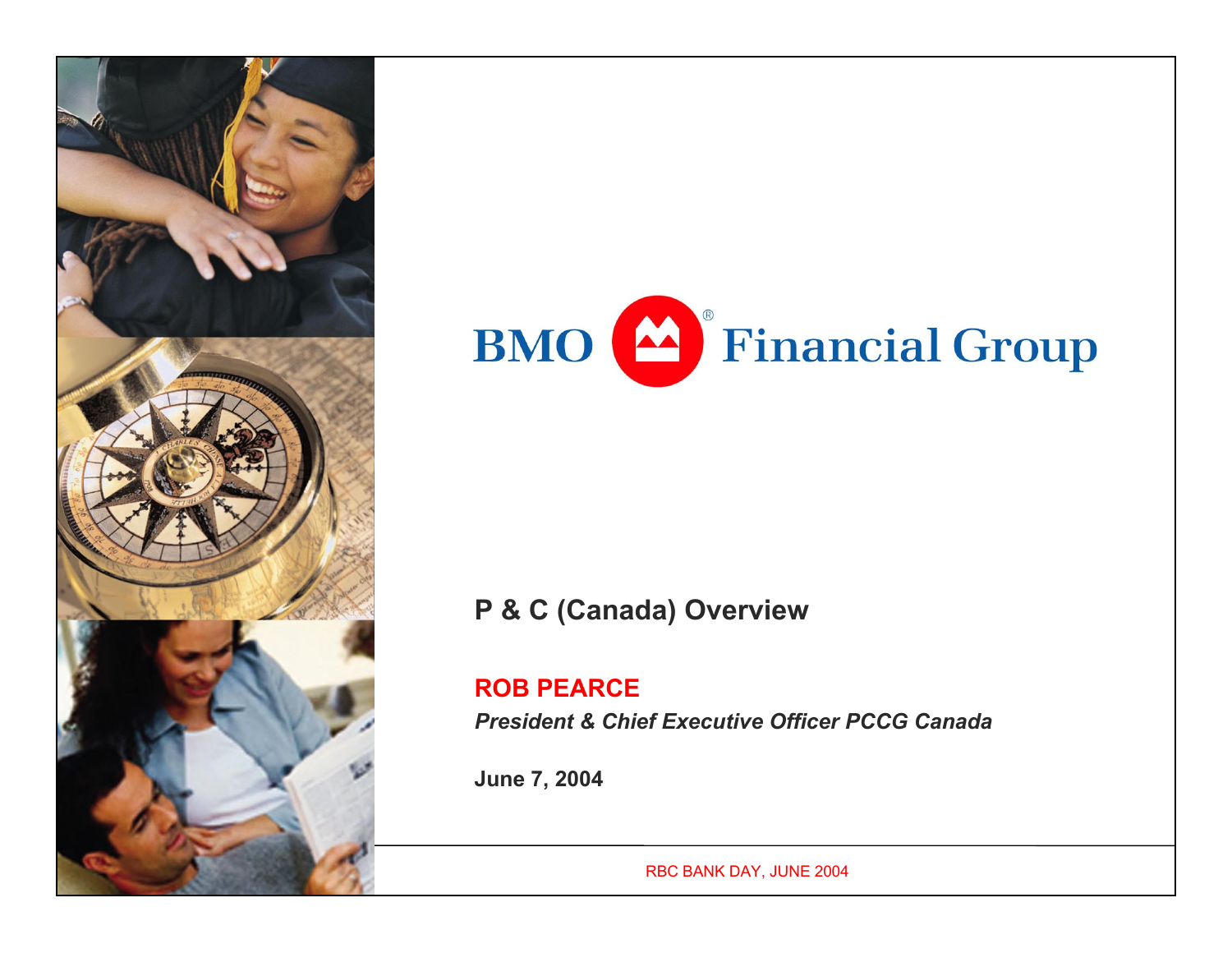### Forward-Looking Statements

#### *CAUTION REGARDING FORWARD-LOOKING STATEMENTS*

*Bank of Montreal's public communications often include written or oral forward-looking statements. Statements of this type are included in this presentation, and may be included in filings with Canadian securities regulators or the U.S. Securities and Exchange Commission, or in other communications. All such statements are made pursuant to the 'safe harbor' provisions of the United States Private Securities Litigation Reform Act of 1995. Forward-looking statements may involve, but are not limited to, comments with respect to our objectives for 2004 and beyond, our strategies or future actions, our targets, expectations for our financial condition or share price, and the results of or outlook for our operations or for the Canadian and U.S. economies.* 

*By their nature, forward-looking statements require us to make assumptions and are subject to inherent risks and uncertainties. There is significant risk that predictions and other forward-looking statements will not prove to be accurate. We caution readers of this document not to place undue reliance on our forward-looking statements as a number of factors could cause actual future results, conditions, actions or events to differ materially from the targets, expectations, estimates or intentions expressed in the forward-looking statements.* 

*The future outcomes that relate to forward-looking statements may be influenced by many factors, including but not limited to: global capital market activities; interest rate and currency value fluctuations; the effects of war or terrorist activities; the effects of disease or illness that impact on local, national or international economies; the effects of disruptions to public infrastructure, such as transportation, communications, power or water supply disruptions; industry and worldwide economic and political conditions; regulatory and statutory developments; the effects of competition in the geographic and business areas in which we operate; management actions; and technological changes. We caution that the foregoing list of factors is not exhaustive and that when relying on forward-looking statements to make decisions with respect to Bank of Montreal, investors and others should carefully consider these factors, as well as other uncertainties and potential events, and the inherent uncertainty of forward-looking statements. Bank of Montreal does not undertake to update any forwardlooking statement, whether written or oral, that may be made, from time to time, by the organization or on its behalf.* 

| <b>Investor Relations</b> | <b>Susan Payne</b>   | 416-867-6656               | susan.payne@bmo.com  |
|---------------------------|----------------------|----------------------------|----------------------|
|                           | Lynn Inglis          | 416-867-5452               | lynn.inglis@bmo.com  |
|                           | <b>Amanda Mason</b>  | 416-867-3562               | amanda.mason@bmo.com |
|                           | Fax                  | 416-867-3367               |                      |
|                           | <i><b>Email:</b></i> | investor.relations@bmo.com |                      |

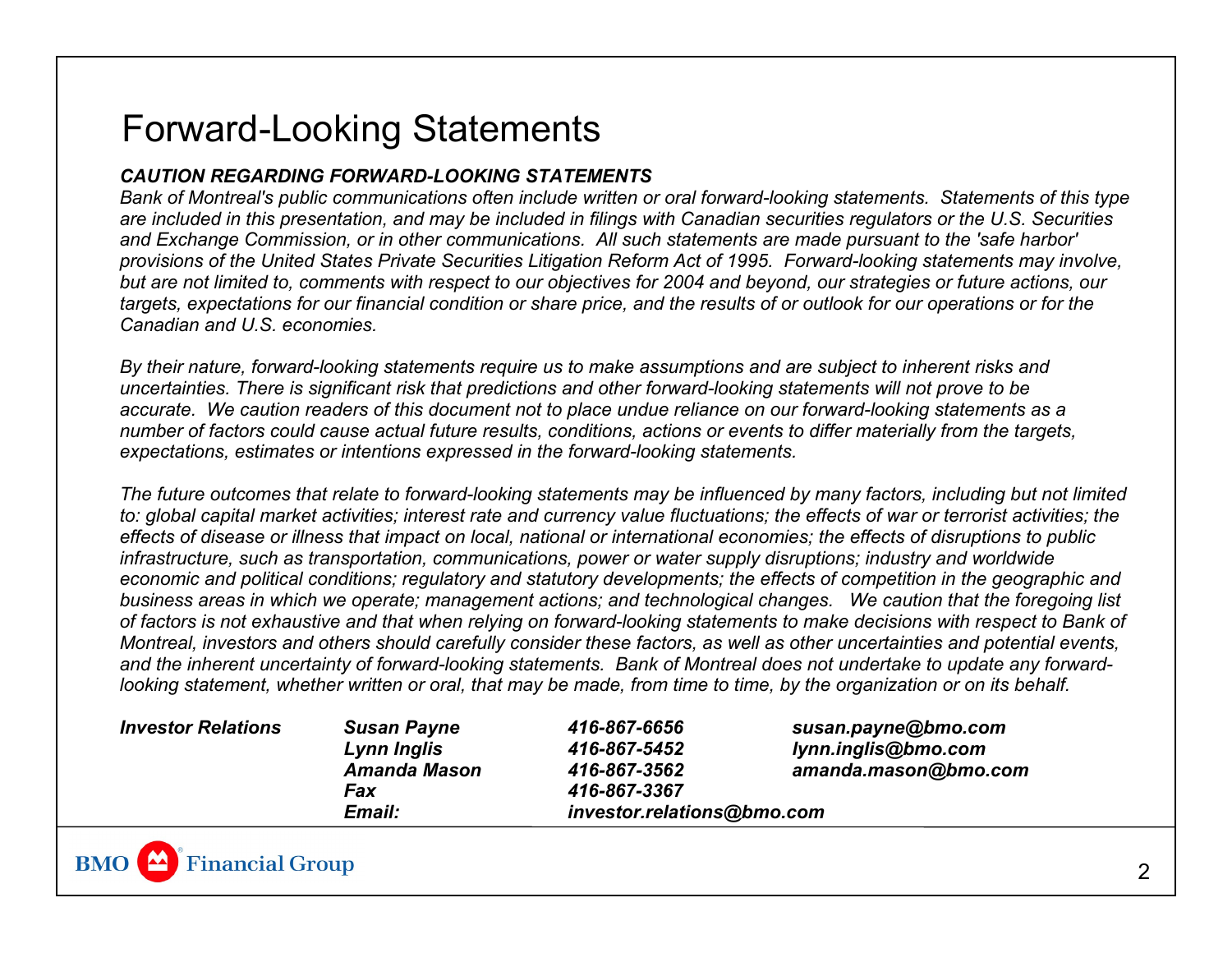Our goal is to become the only financial services provider our customers ever need

## *P&C Canada: Strategic Direction*

Our Long-term Measures of Success are:

- Strong Organic Revenue Growth *1.*
- **2.** Improving Customer Loyalty
- 3. Improving Productivity
- Growth in Personal Market Share*4.*
- **5.** Growth in Business Banking Market Share

**BMO** Financial Group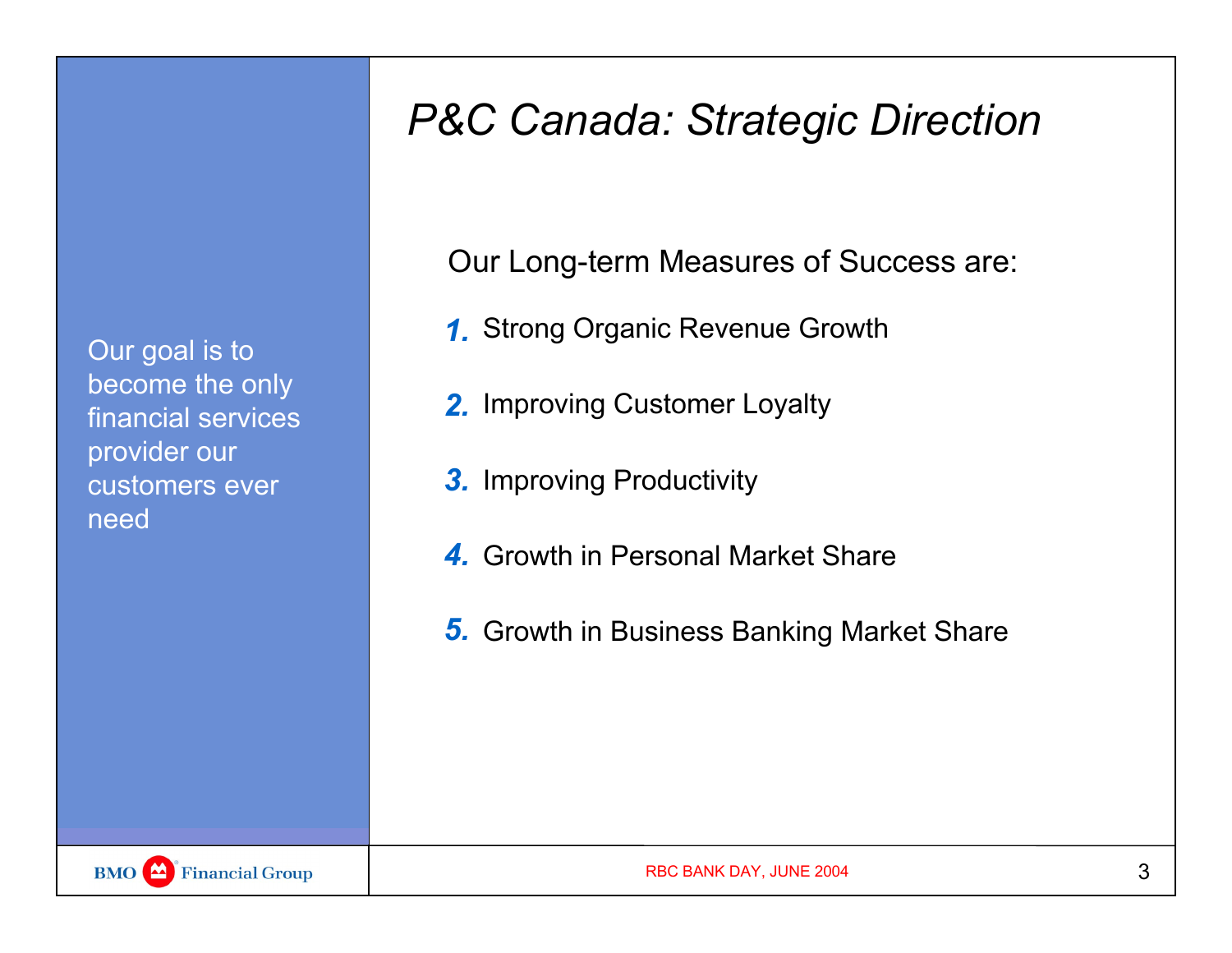### P&C Canada Net Interest Margin



### Change in NIM (bps)

|                                    | Q3/03   | Q4/03   | Q1/04   | Q2/04   |
|------------------------------------|---------|---------|---------|---------|
| <b>BMO</b><br><b>Total P&amp;C</b> | $-0.08$ | 0.01    | $-0.07$ | $-0.01$ |
| <b>BMO P&amp;C</b><br>Canada       | $-0.09$ | $-0.04$ | $-0.06$ | $-0.01$ |
| <b>RBC</b>                         | 0.03    | $-0.18$ | $-0.07$ | 0.02    |
| TD                                 | $-0.08$ | $-0.08$ | $-0.04$ | $-0.06$ |
| CIBC                               | $-0.08$ | 0.09    | $-0.19$ | $-0.12$ |

-Change is over the prior quarter

- -Total P&C includes Harris
- -TD NIM is based on Earning assets including securitizations, all others based on total assets
- -CIBC does not report NIM, it has been calculated

Financial Group **BMO** 

# *Competitive Environment*

- $\triangleright$  Increased competition from traditional and nontraditional participants
- $\triangleright$  Declining margins
	- Price-based competition
	- **Change in consumer product preferences**
	- **Low interest rates resulting in pressures on** operating deposits spreads
- ▶ BMO's margins will stabilize as rates increase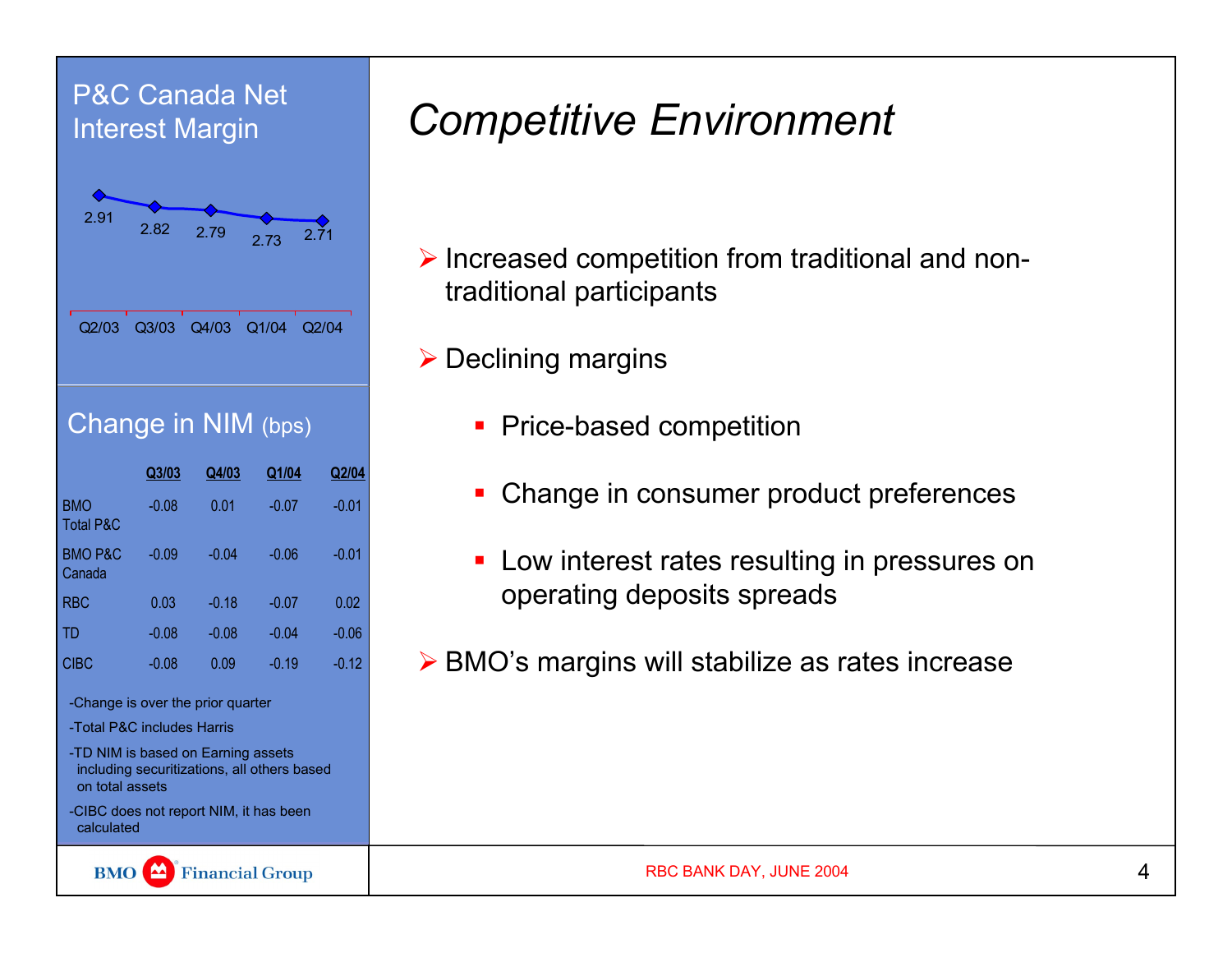

# *Consistent Financial Performance*

- $\triangleright$  Revenue growth driven by strong volume growth in lending and deposits offset by lower net interest margin and card fees adjustment
- ¾ Modest decline in expenses in Q2 reflecting lower performance based incentive costs and some accounting changes

Note: Q2/04 had an adjustment to card fees increasing the recorded liability associated with our customer loyalty rewards program due to rising reward redemption rates. The graphs on the left show the impact of the adjustment on key measures.

RBC BANK DAY, JUNE 2004 5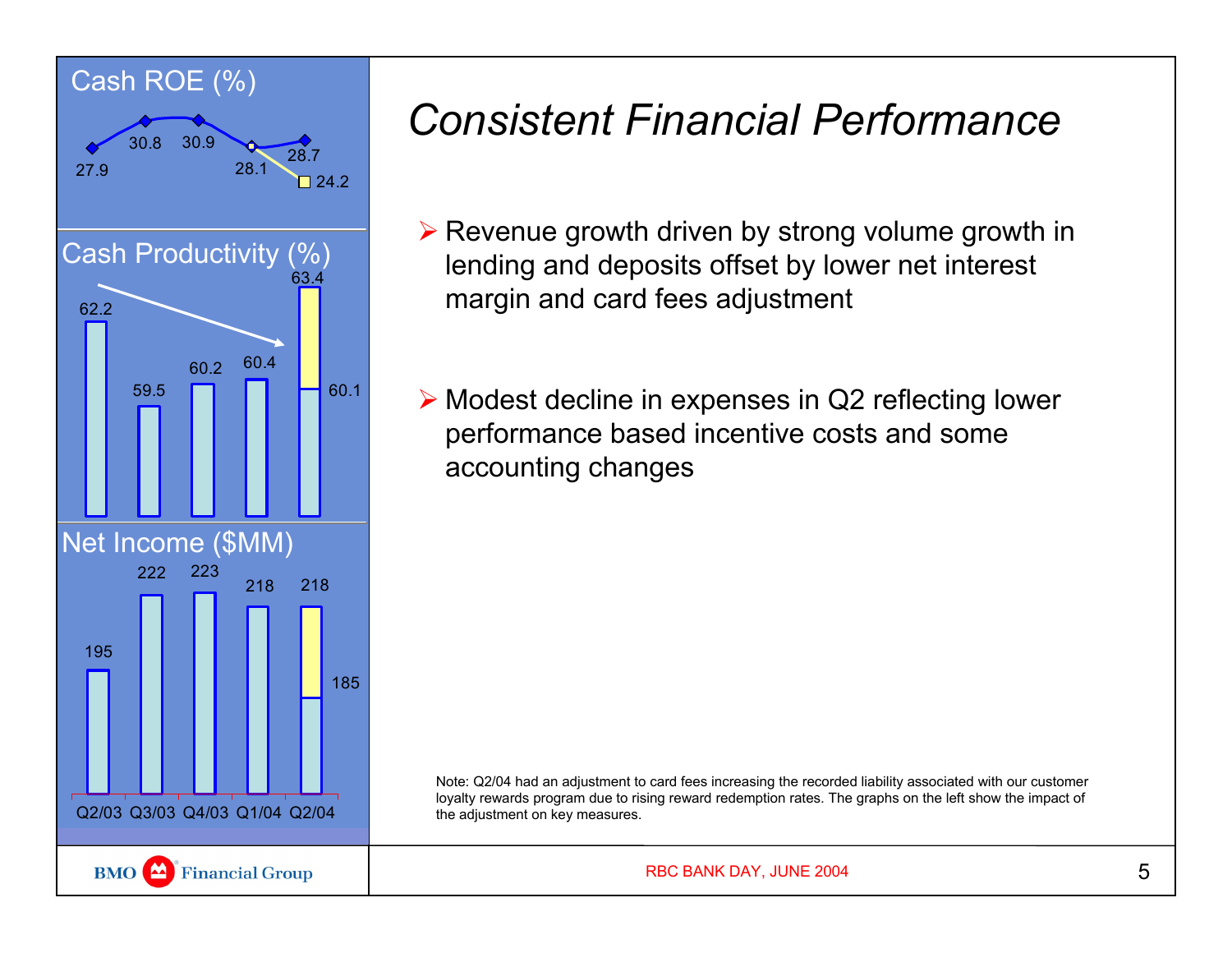### *Volume Trends and Market Share*

Strong Loan and deposit volume growth driven by the mortgage business and our premium rate savings account

**Continued** competitive pressures on both personal and business banking market share

Financial Group

**BMO** 





Volumes include securitizations

**Commercial Deposits**

Commercial volumes include acceptances

**Personal Deposits (incl. Term) Property Commercial Loans** 

Volume Growth (\$B) Market Share vs All Banks (%)



RBC BANK DAY, JUNE 2004 6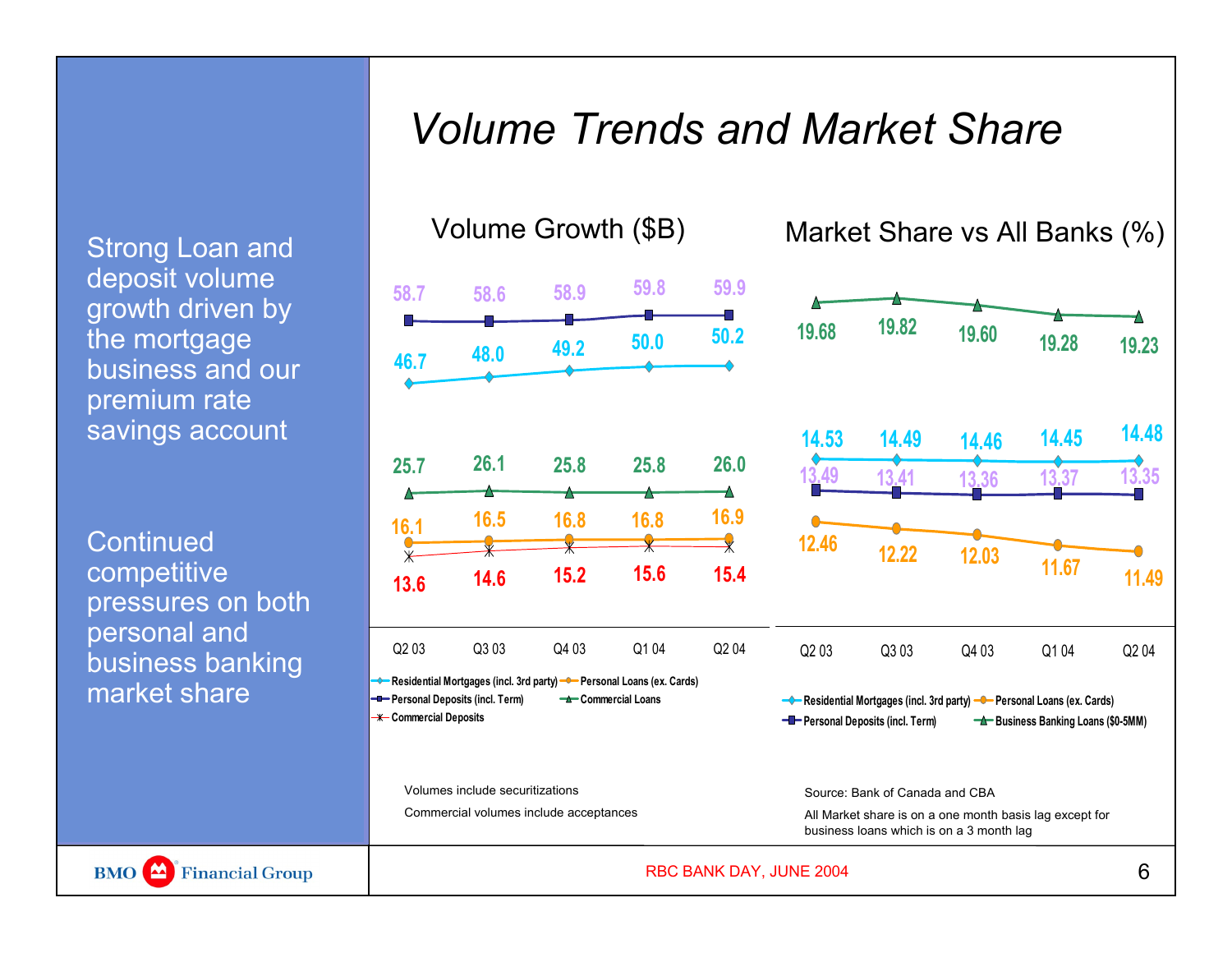Consumer loans and deposit volumes are expected to moderate, while margin stabilizes

## *Near Term Market Outlook*

- $\triangleright$  Continued competitive environment
- $\triangleright$  Personal credit demand is expected to ease but remain healthy, as housing market and "big-ticket" consumer goods spending moderate from extremely high levels
- ¾ Business credit demand is expected to rebound in response to stronger business investment
- $\triangleright$  Growth in personal and commercial operating deposits is anticipated to slow as investors return to mutual funds and businesses apply cash to capital spending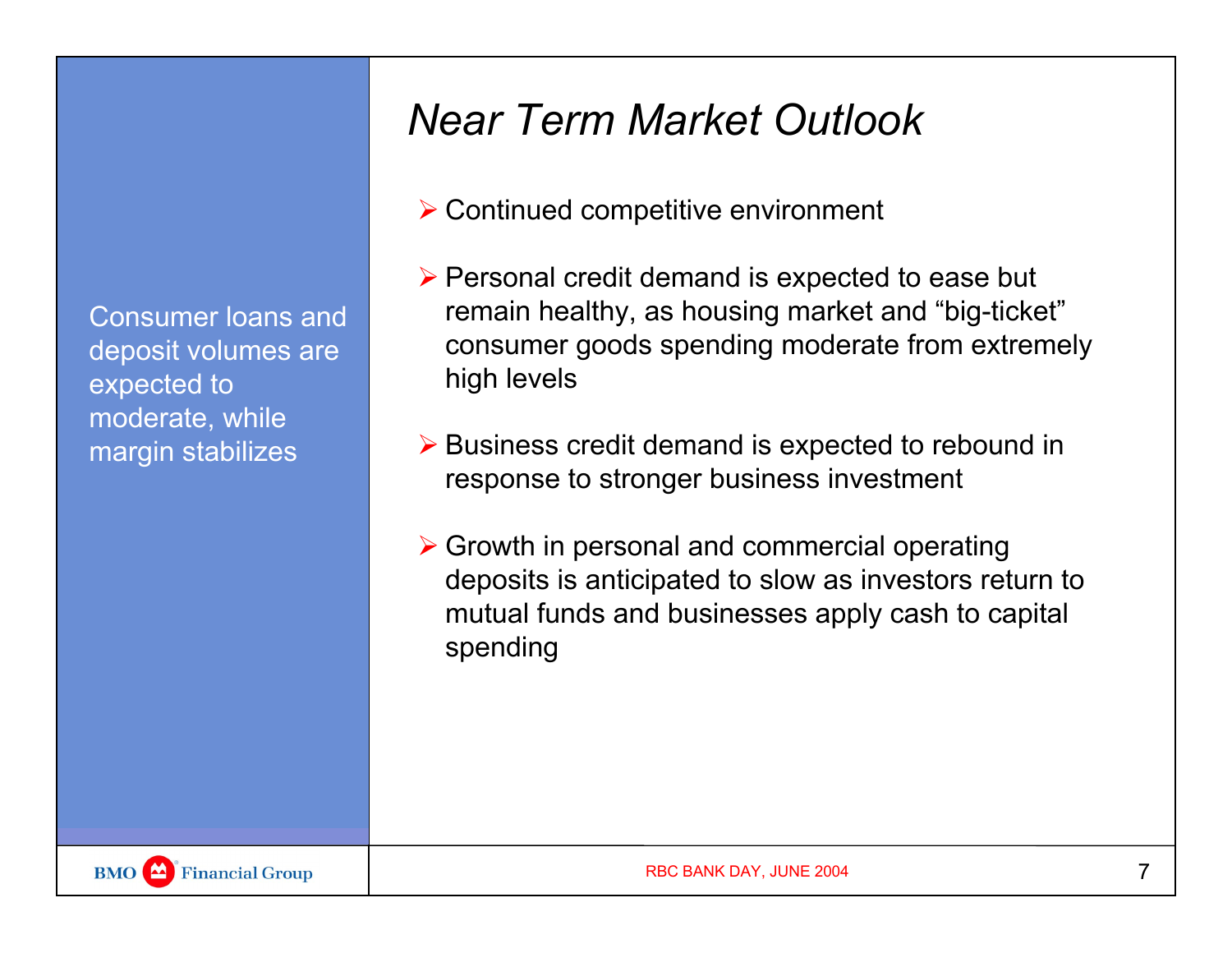### Continue to manage our expenses in line with our revenue growth



#### Q2/04 excludes adjustment to card fees

Q2/04 had an adjustment to card fees increasing the recorded liability associated with our customer loyalty rewards program due to rising reward redemption rates.

# *Facing the Current Challenges*



- **Sales force management** • Sales\* are up over 20%
- **Strong balance growth**
- **Inter-group cross selling and referrals** • Referrals growth over 50%
- Increased focus on product management
	- Alliance with West Jet and AIRMILES
- Customer loyalty

∟

• Recent positive trend



- Prioritizing our major
- П On-going expense management culture

investment projects

Driving improvement in productivity in a challenging environment

\* Includes Term, Mutual funds, Mortgages, Personal and Commercial Loans